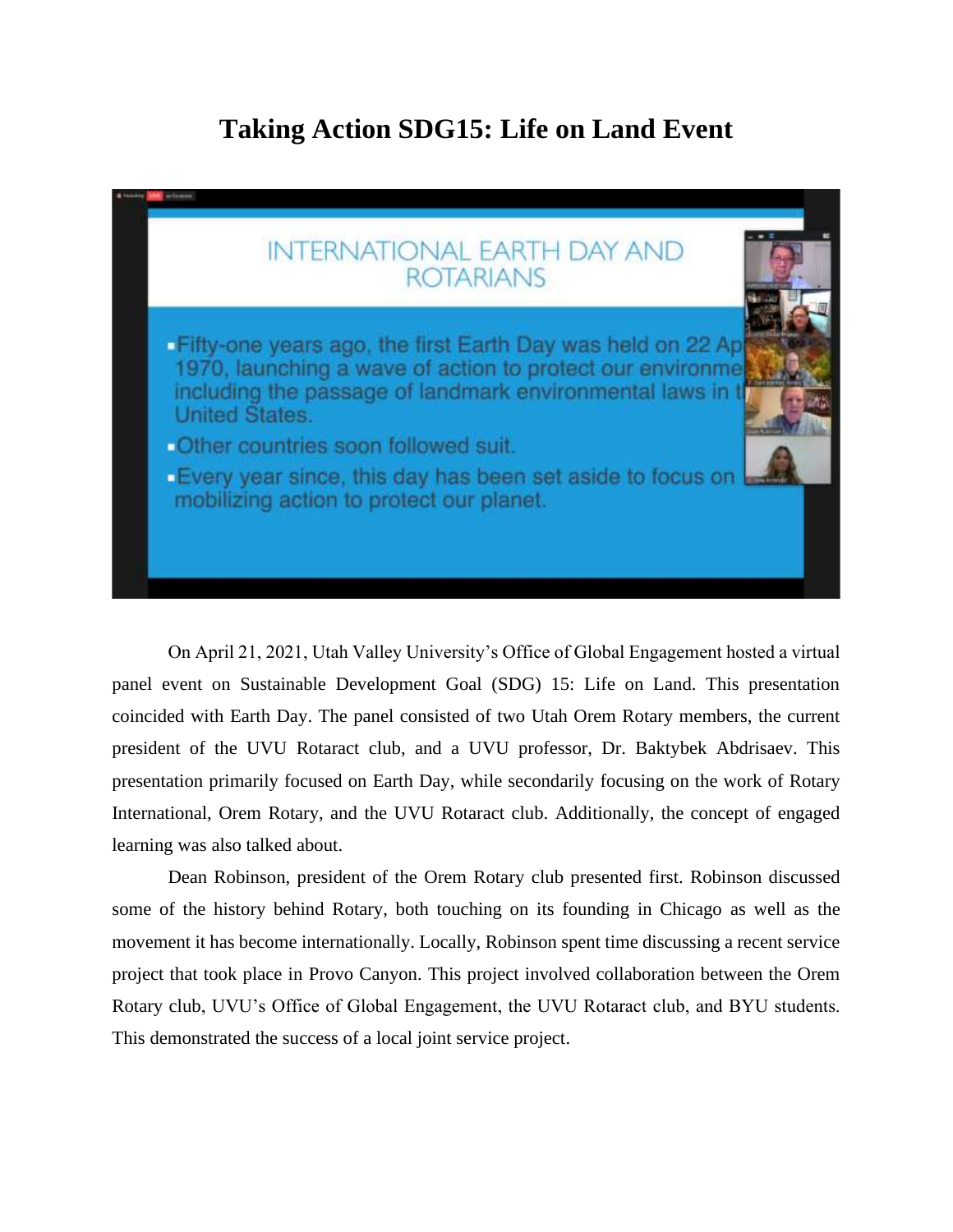

*Clark Merkley, a former president of the Orem Rotary club speaking*

Clark Merkley, a former president of the Orem Rotary club and currently in Rotary Utah district leadership centered his presentation on Earth day, environmental progress in Utah, and the Orem Rotary's partnership with UVU. When talking about Earth day, Merkley commented on how he remembered the inaugural earth day, providing a personal and relatively unique perspective. When talking about environmental progress in Utah, Merkley noted how Utah has made strides in clean air and water efforts. Regarding the Orem Rotary's partnership with UVU, Merkley explained how UVU athletics played an important role in that partnership. An example of that was provided in discussing how UVU athletics has supported fundraising for the Orem Rotary club and the Orem Rotary club in turn has supported scholarships. Additionally, Merkley noted that the Orem Rotary club assisted UVU with the 68<sup>th</sup> UN Civil Society Conference that was held in Salt Lake City, Utah in 2019. It was mentioned that this was the first time this conference had been held in a U.S. city outside of New York City. Lastly, examples of Rotary service were given, such as supporting a worldwide Polio awareness day. At the end of his remarks, Merkley observed that environmental efforts are often the result of small actions.

Dr. Abdrisaev focused his presentation on student engaged learning (SEL), which is a learning component of UVU. Dr. Abdrisaev explained how SEL helps further student learning by giving them learning opportunities beyond the classroom. As he put it, it gives students the